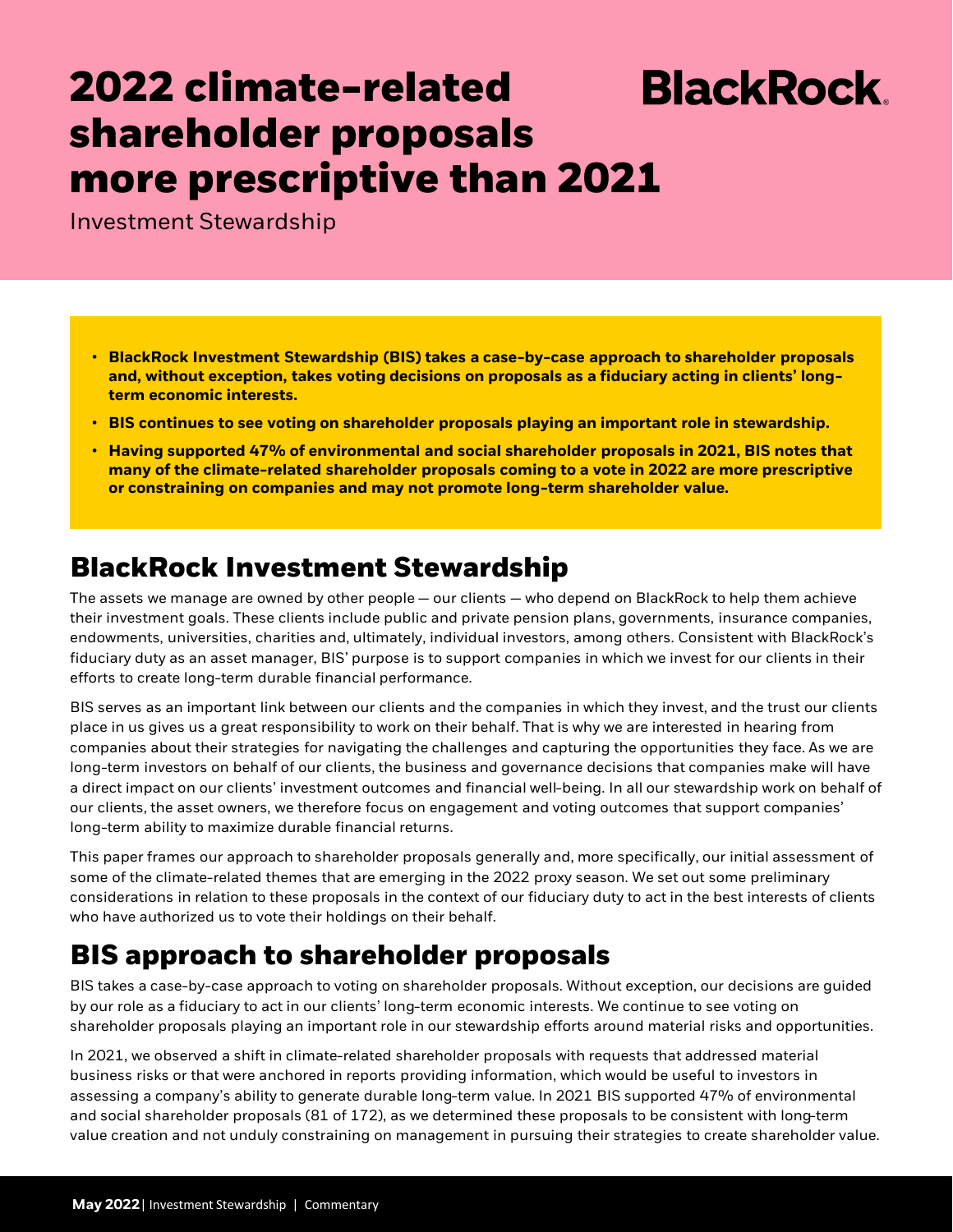BIS is more likely to support shareholder proposals that are consistent with our request to companies to deliver information that helps us to understand the material risks and opportunities they face, especially where this information is additive given the company's existing disclosures. As noted below, as relates to climate risk, this is principally climate action plans with clear explanations of how the energy transition will affect a company's longterm business model and financial performance, supported by quantitative information such as scope 1 and 2 greenhouse gas (GHG) emissions and short-, medium-, and long-term targets for emissions reductions. Similarly, we may support climate-related proposals that encourage companies to provide investors with comprehensive and accessible information on how their corporate political activities support their long-term strategy.

Conversely, we are not likely to support those that, in our assessment, implicitly are intended to micromanage companies. This includes those that are unduly prescriptive and constraining on the decision-making of the board or management, call for changes to a company's strategy or business model, or address matters that are not material to how a company delivers long-term shareholder value. $1$ 

#### **BIS dialogue with companies regarding the energy transition**

As BIS stated in our 2022 [Global Principles](https://www.blackrock.com/corporate/literature/fact-sheet/blk-responsible-investment-engprinciples-global.pdf) and commentary on [Climate Risk and the Global Energy Transition](https://www.blackrock.com/corporate/literature/publication/blk-commentary-climate-risk-and-energy-transition.pdf), we find it useful to our understanding of the long-term climate-related risks and opportunities companies face when they disclose to investors how climate risks and opportunities might impact their business, and how these factors are addressed in the context of a company's business model and sector. Specifically, investors have greater clarityand ability to assess risk — when companies detail how their business model aligns to scenarios for the global economy that limit temperature rises to well below 2°C, moving toward net zero emissions by 2050.

We look to companies to help their investors understand how climate risks and opportunities are integrated into their governance, strategy, and risk management, to provide scope 1 and 2 GHG emissions disclosures, and meaningful short-, medium-, and long-term science-based reductions targets, where available for their sector.

We also welcome disclosures on how companies are considering scope 3 GHG emissions, the impacts of the energy transition on their stakeholders and operations, and how they will contribute to a reliable and affordable energy system over time. Many companies are already providing robust disclosures on scope 3 GHG emissions, which we recognize are provided on a good-faith basis as reporting methods develop. Over time, the development of a widely accepted approach to consistently measure and disclose scope 3 GHG emissions would both reduce the reporting burden on companies and improve the quality of information available to investors.

At BlackRock, we believe that climate risk is investment risk, and we see growing recognition that climate risk and the energy transition are already transforming both the real economy and how people invest in it. We have been encouraged by the progress many companies in key sectors have made in their energy transition planning and actions, as detailed in their enhanced disclosures. Market-level initiatives, such as the [Net Zero Banking Alliance](https://www.unepfi.org/net-zero-banking/) and [Oil & Gas Methane Partnership 2.0](https://www.ogmpartnership.com/), have helped companies take steps relevant to their business models and sectors. We have also seen enhanced disclosure by many companies on how they are engaging on policy matters, through their own corporate political activities and those of the trade associations of which they are active members. This has enabled us to be more supportive of management in our voting on these issues at the shareholder meetings held to date this year.

As we outlined in our commentary [Climate Risk and the Global Energy Transition,](https://www.blackrock.com/corporate/literature/publication/blk-commentary-climate-risk-and-energy-transition.pdf) BIS will, as in prior years, be unlikely to support the re-election of directors considered responsible for climate risk oversight when corporate disclosures do not sufficiently enable investors to assess risk through the TCFD framework — including in relation to governance, strategy, and risk management — or when companies have not provided scope 1 and 2 GHG emissions disclosures and meaningful short-medium-, and long-term targets.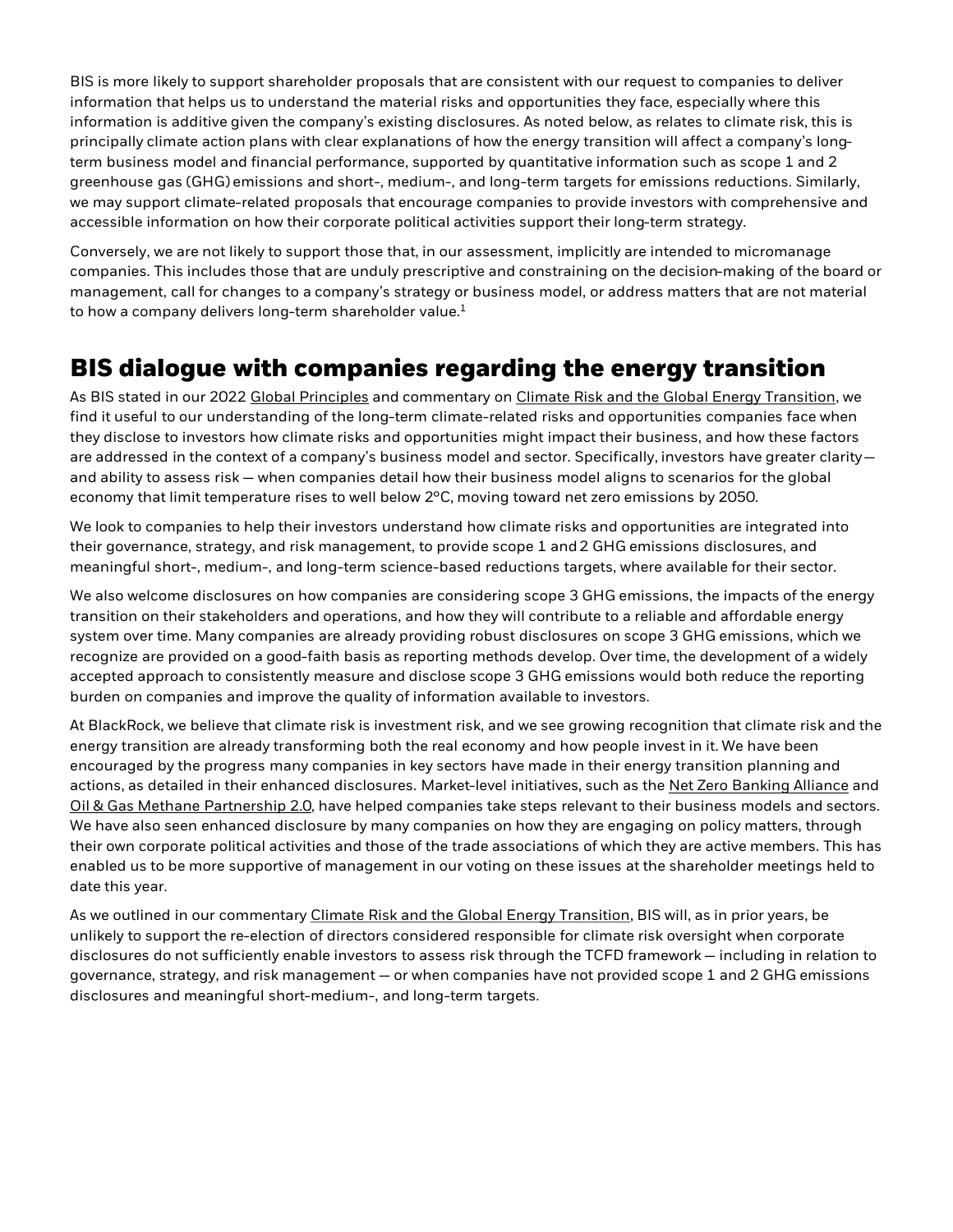#### **BIS' observations on climate-related shareholder proposals in 2022**

Ahead of the peak 2022 shareholder meeting season, BIS has had an opportunity to observe and assess some of the themes in focus in the climate-related shareholder proposals on which we will vote over the coming weeks and months.

At the same time, there are some unique dynamics playing out for the first time this shareholder meeting season.

- $\cdot$  In the U.S., the Securities and Exchange Commission [revised](https://www.sec.gov/corpfin/staff-legal-bulletin-14l-shareholder-proposals) guidance<sup>2</sup> on shareholder proposals, and broadened the scope of permissible proposals that address "significant social policy issues". This has resulted in a marked increase<sup>3</sup> in environmental and social shareholder proposals of varying quality coming to a vote. Our early assessment is that many of the proposals coming to a vote are more prescriptive and constraining on management than those on which we voted in the past year.
- Importantly, in the context of voting on shareholder proposals regarding climate-related risk, companies face particular challenges in the near term, given under-investment in both traditional and renewable energy, exacerbated by current geo-political tensions. In recent [research](https://www.blackrock.com/corporate/literature/whitepaper/bii-macro-pespectives-march-2022.pdf), BlackRock noted that reducing reliance on Russian energy in the wake of the invasion of Ukraine will impact the net zero transition that is already underway. Net exporters of energy are likely to be required to increase production, while net importers are expected to accelerate efforts to increase the proportion of renewables in their energy mix. This set of dynamics will — at least in the short- and medium-term — drive a need for companies that invest in both traditional and renewable sources of energy and we believe the companies that do that effectively will produce attractive returns for our clients.
- Companies, particularly in Europe, are increasingly choosing to introduce management proposals to approve a company's climate action plan or progress in realizing its objectives. These proposals are a tool for companies seeking investor feedback on climate risk and the energy transition. In those cases where both a climate-related management proposal and a similar shareholder proposal are on the ballot, we have observed that investors, including BlackRock, are increasingly inclined to support the management proposal, as the company is demonstrating commitment to act by setting out their business plan for how they intend to deliver long-term financial performance through the energy transition. BIS continues to monitor the development of proposals on climate action plans and progress in this context.

Consistent with BIS' approach to shareholder proposals as set out above, and mindful of the current geo-political context, energy market pressures, and the implications of both for inflation, we have observed several themes of shareholder proposals that warrant special attention. These themes include:

- Ceasing providing finance to traditional energy companies
- Decommissioning the assets of traditional energy companies
- Requiring alignment of bank and energy company business models solely to a specific 1.5°C scenario
- Changing articles of association or corporate charters to mandate climate risk reporting or voting
- Setting absolute scope 3 GHG emissions reduction targets $4$
- Directing climate lobbying activities, policy positions or political spending

Although it is still early in the shareholder meeting season, we note that many of these more prescriptive climaterelated proposals are attracting lower levels of investor support.<sup>5</sup> In such cases, we also note that global proxy advisors ISS and Glass Lewis have been recommending that shareholders not support overly prescriptive or constraining proposals.

In conclusion, BIS is focused on supporting companies as they address the material business challenges they face, including the decades-long transition to a low carbon economy. In our voting determinations it is crucial that we take into consideration the context in which companies are operating their businesses. As we engage companies in an active dialogue about the climate-related risks and opportunities in their business models, we advocate for steps aligned with our clients' interests as long-term shareholders. Our voting on our clients' behalf, where so authorized by them, signals our support for — or concerns about — a company's approach and will always be undertaken with the appropriate consideration of our clients' long-term economic interests as their fiduciary. The nature of certain shareholder proposals coming to a vote in 2022 means we are likely to support proportionately fewer this proxy season than in 2021, as we do not consider them to be consistent with our clients' long-term financial interests.